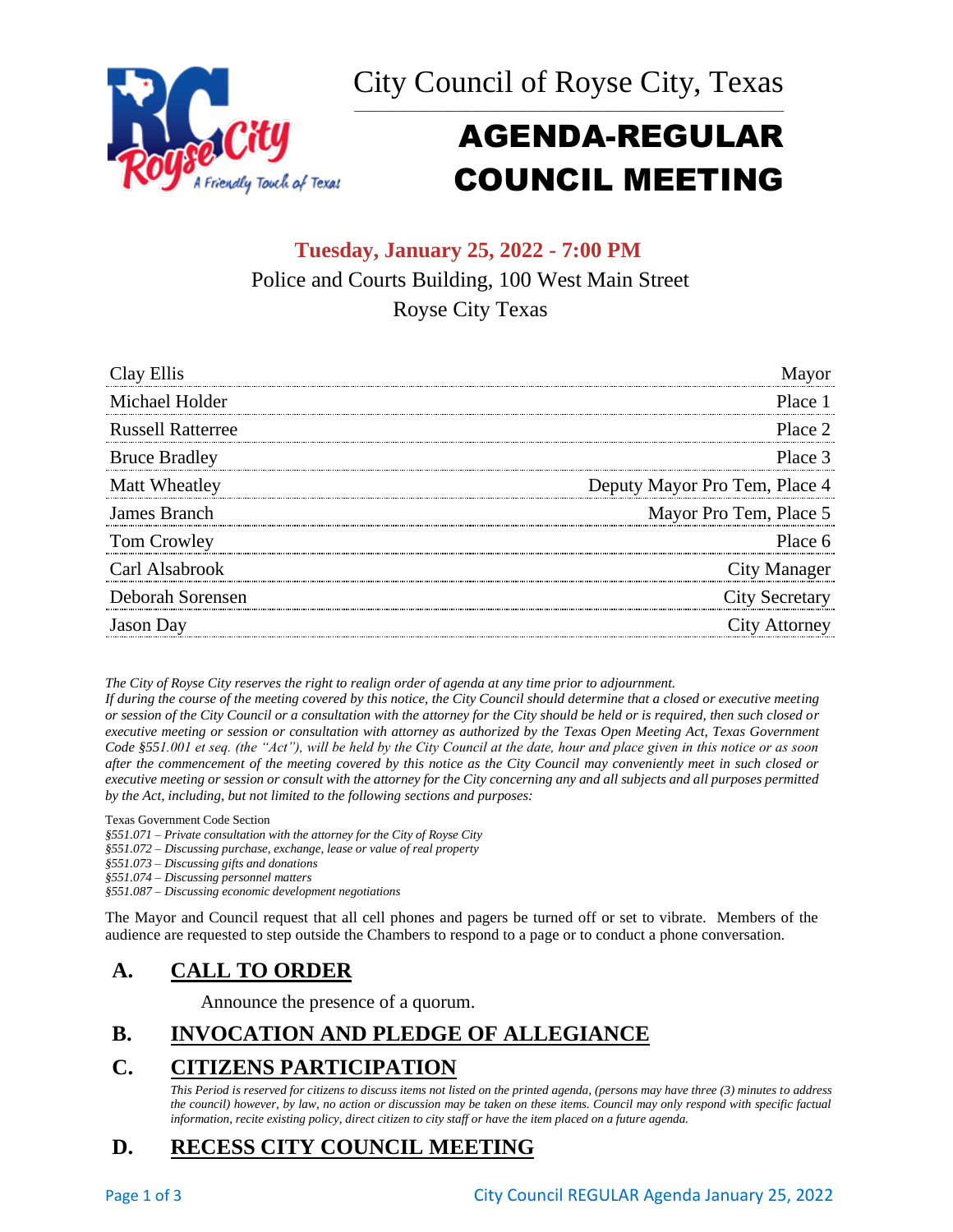### **E. PUBLIC HEARING**

1. Take testimony concerning Specific Use Permit for a Parking Lot for two lots addressed as 140 W. Main Street and 130 W. Main Street situated in the Business, Block E, Lots 28, 29, and 30, being 0.386 acres and the Business, Block E, Lot 31, being 0.1290 acres respectively.

# **F. CLOSE PUBLIC HEARING**

# **G. RECONVENE CITY COUNCIL MEETING**

#### **H. CONSENT AGENDA**

*All items under Consent Agenda are considered to be routine by the City Council and will be enacted by one motion. There will not be separate discussion of these items. If discussion is desired, that item will be removed from the Consent Agenda and will be considered separately.*

- 1. City Council Minutes: January 11, 2022 Regular Meeting
- 2. Monthly Revenue and Expenditure Report for December 2021

#### **I. BUSINESS**

- 1. Consider and act concerning an Ordinance regarding a Specific Use Permit for a Parking Lot for two lots addressed as 140 W. Main Street and 130 W. Main Street situated in the Business, Block E, Lots 28, 29, and 30, being 0.386 acres and the Business, Block E, Lot 31, being 0.1290 acres respectively, and any matters related thereto.
- 2. Consider and act concerning an Ordinance regarding a Development Plat for Lot 1R of Bucee's #38 Subdivision, situated in the Richard Mead Survey, Abstract No. 1226, City of Royse City, Hunt County, Texas, and any matters related thereto.
- 3. Consider and act concerning a Capital Improvement Agreement regarding Liberty Crossing located along Cemetery Road, and any matters related thereto.
- 4. Consider and act concerning a Resolution accepting for filing a petition for the establishment of the Liberty Crossing Public Improvement District; calling a public hearing on the advisability of the creation of said District; and authorizing the issuance of notice by the City Secretary regarding the public hearing, and any matters related thereto.
- 5. Consider and Act concerning a Professional Engineering Services Agreement with GEI Consultants, Inc. for a Downtown Flood Assessment, and any matters related thereto.
- 6. Consider and Act concerning a Professional Engineering Services Agreement with GEI Consultants, Inc. for a Regional Flood Assessment and Drainage Master Plan, and any matters related thereto.
- 7. Consider and act concerning a Resolution Appointing a Member to the Animal Shelter Advisory Committee (term January 25, 2022 to March 31, 2022), and any matters related thereto.
- 8. Consider and act concerning a Resolution Appointing Three Members to the Parks and Recreation Advisory Board (term January 1, 2022 to December 31, 2023), and any matters related thereto.
- 9. Consider and act concerning a Resolution Appointing Four Members to the Cultural Arts Advisory Board (term January 1, 2022 to December 31, 2023), and any matters related thereto.